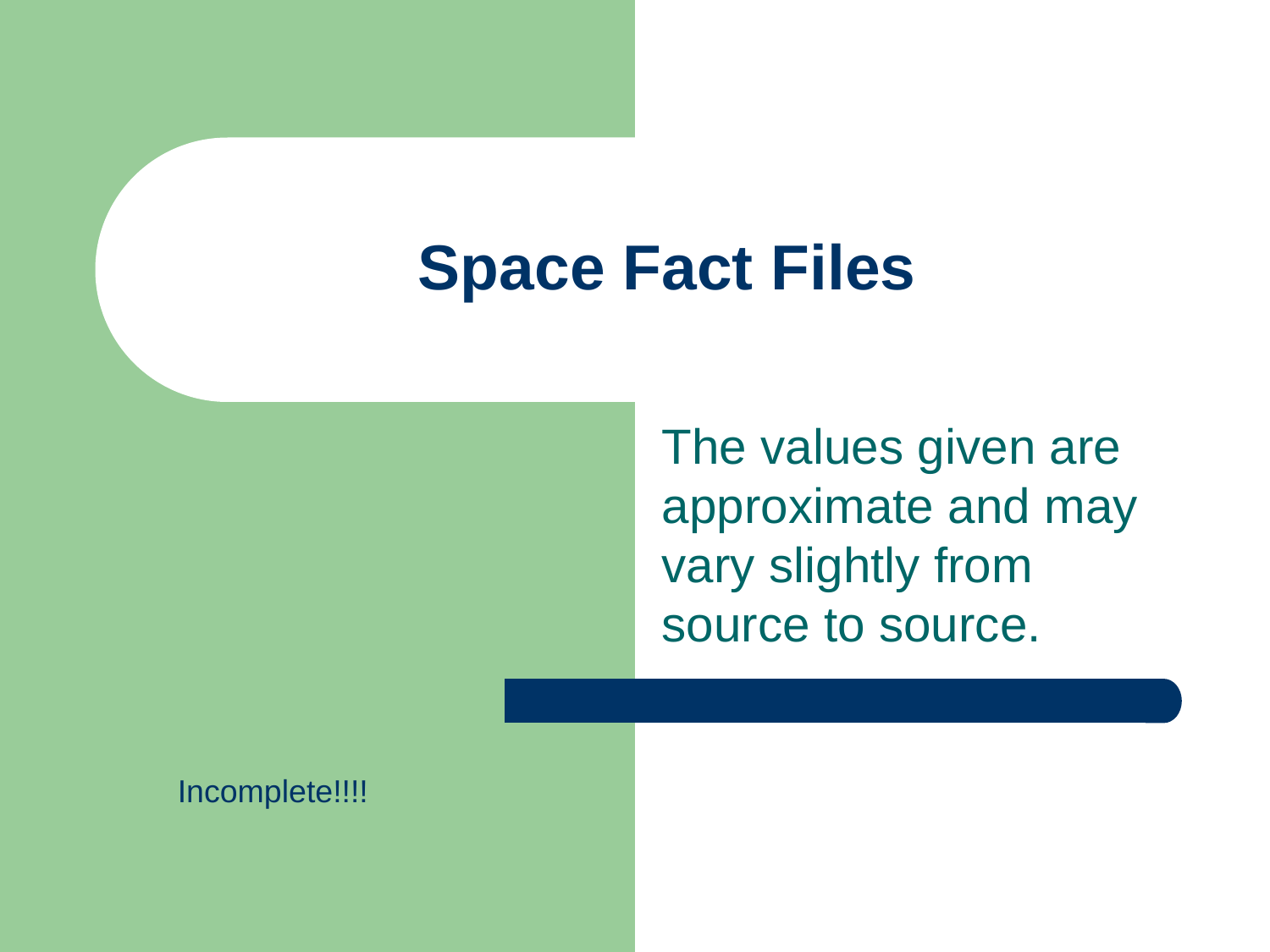# **Mercury**

- Distance from the sun.
- Gravitational field strength.
- Length of day/ year.
- Hottest/ coldest temperature.
- □ Moons, if any.
- □ What the atmosphere is like.
- A picture of the planet.
- 58 million km
- 3.6 N/kg
- 59 Earth days/ 88 days
- $\bullet$  -173 °C to 427 °C
- 0
- No atmosphere

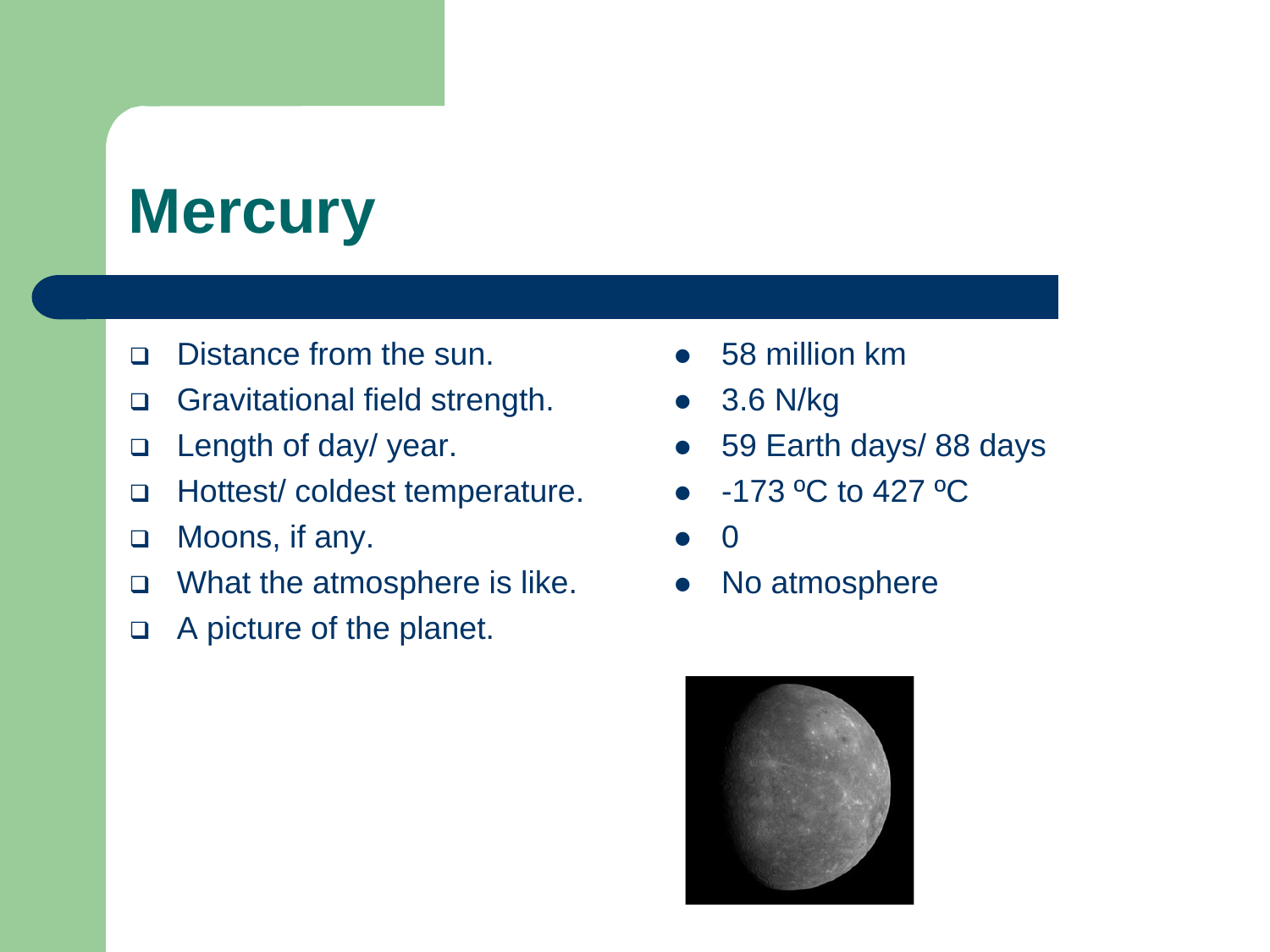## **Venus**

- Distance from the sun.
- Gravitational field strength.
- Length of day/ year.
- □ Hottest/ coldest temperature.
- □ Moons, if any.
- □ What the atmosphere is like.
- A picture of the planet.
- 108 million km
- $\bullet$  9 N/kg
- 243 days/ 255 days
- 460 °C (typical)
- None
- Toxic carbon dioxide, clouds of sulphuric acid droplets

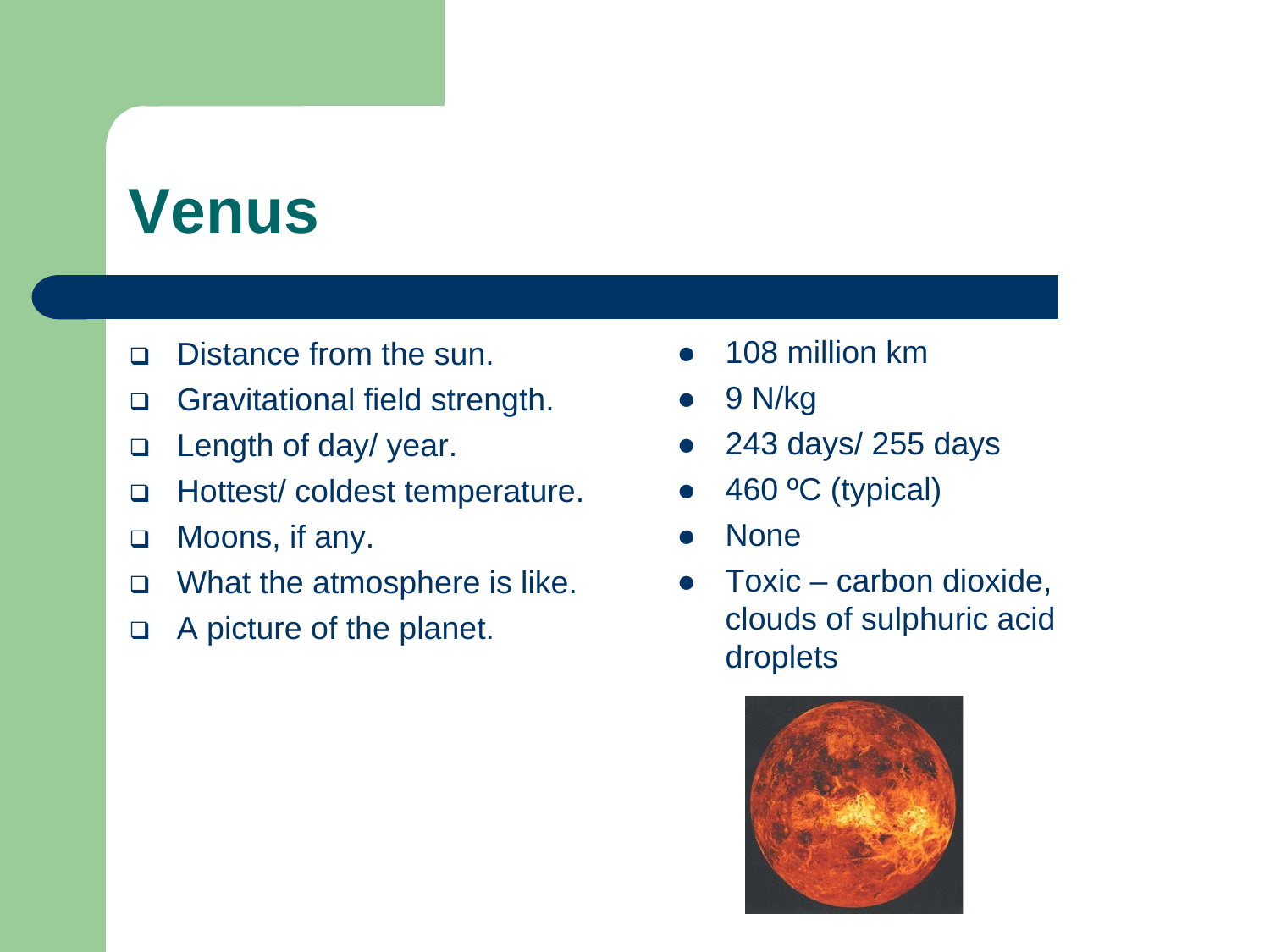### **Earth**

- Distance from the sun.
- Gravitational field strength.
- Length of day/ year.
- Hottest/ coldest temperature.
- □ Moons, if any.
- □ What the atmosphere is like.
- A picture of the planet.
- 150 million km
- 9.8N/kg
- 23 hours 56 mins/ 365 days
- -87.8 ºC to 57.8 ºC
- 1
- Mainly Nitrogen and Oxygen

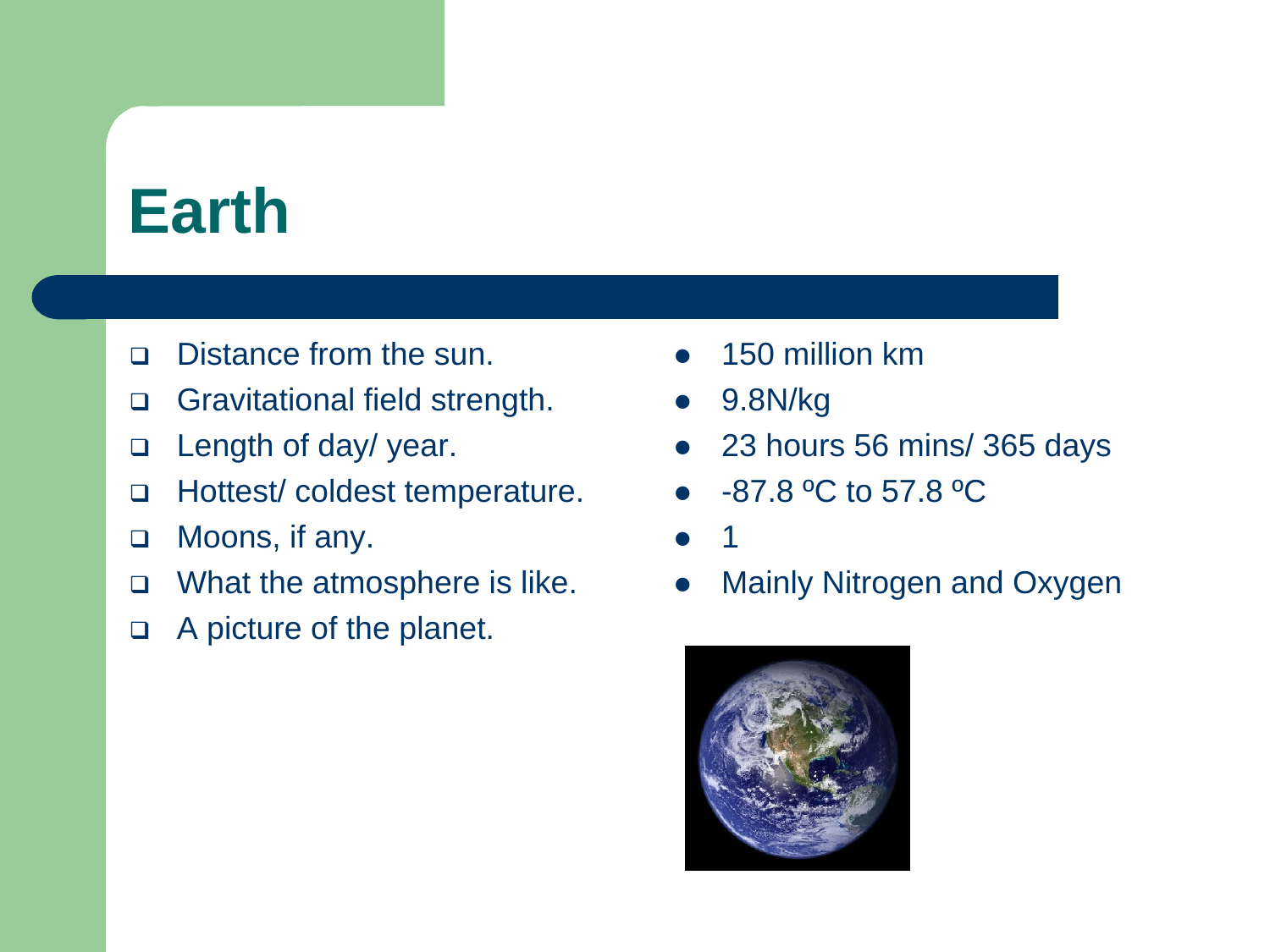#### **Mars**

- Distance from the sun.
- Gravitational field strength.
- Length of day/ year.
- Hottest/ coldest temperature.
- □ Moons, if any.
- □ What the atmosphere is like.
- A picture of the planet.
- 228 million km
- 3.8 N/kg
- 24 hrs 37 mins/ 687 days
- $-87$  °C to -5 °C
- 2
- Mainly carbon dioxide

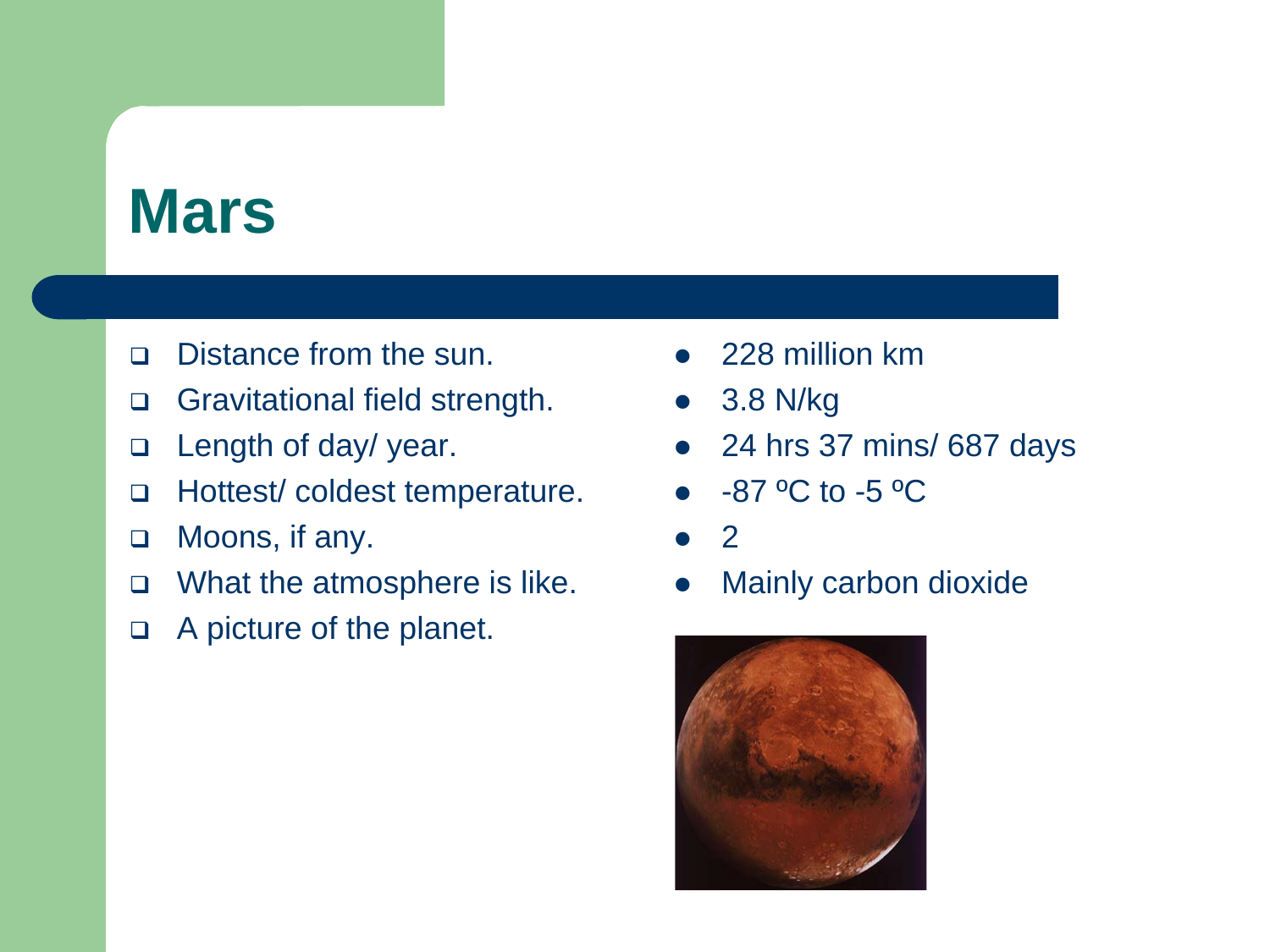# **Jupiter**

- Distance from the sun.
- Gravitational field strength.
- Length of day/ year.
- □ Hottest/ coldest temperature.
- □ Moons, if any.
- □ What the atmosphere is like.
- A picture of the planet.
- 778 million km
- 26 N/kg
- 9 hrs 51 mins/ 11 years 315 days
- $-150$  °C (typical)
- 16
- Mainly Hydrogen and Helium

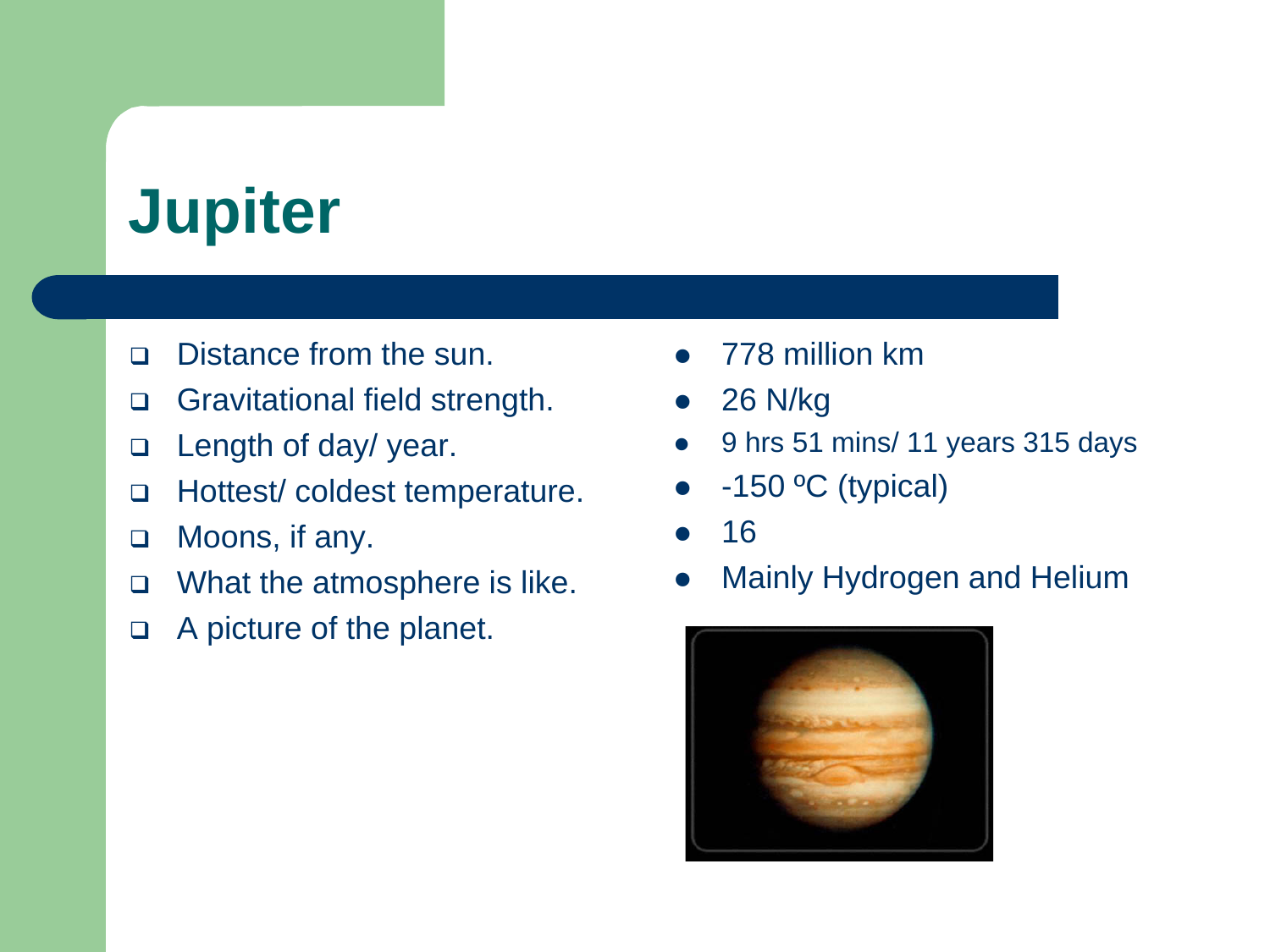## **Saturn**

- Distance from the sun.
- Gravitational field strength.
- Length of day/ year.
- Hottest/ coldest temperature.
- □ Moons, if any.
- □ What the atmosphere is like.
- A picture of the planet.
- 1430 million km
- $\bullet$  11 N/kg
- 10 hrs 14 mins/ 29 years 167 days
- $-180$  °C (typical)
- 20+
- Mainly Hydrogen and Helium

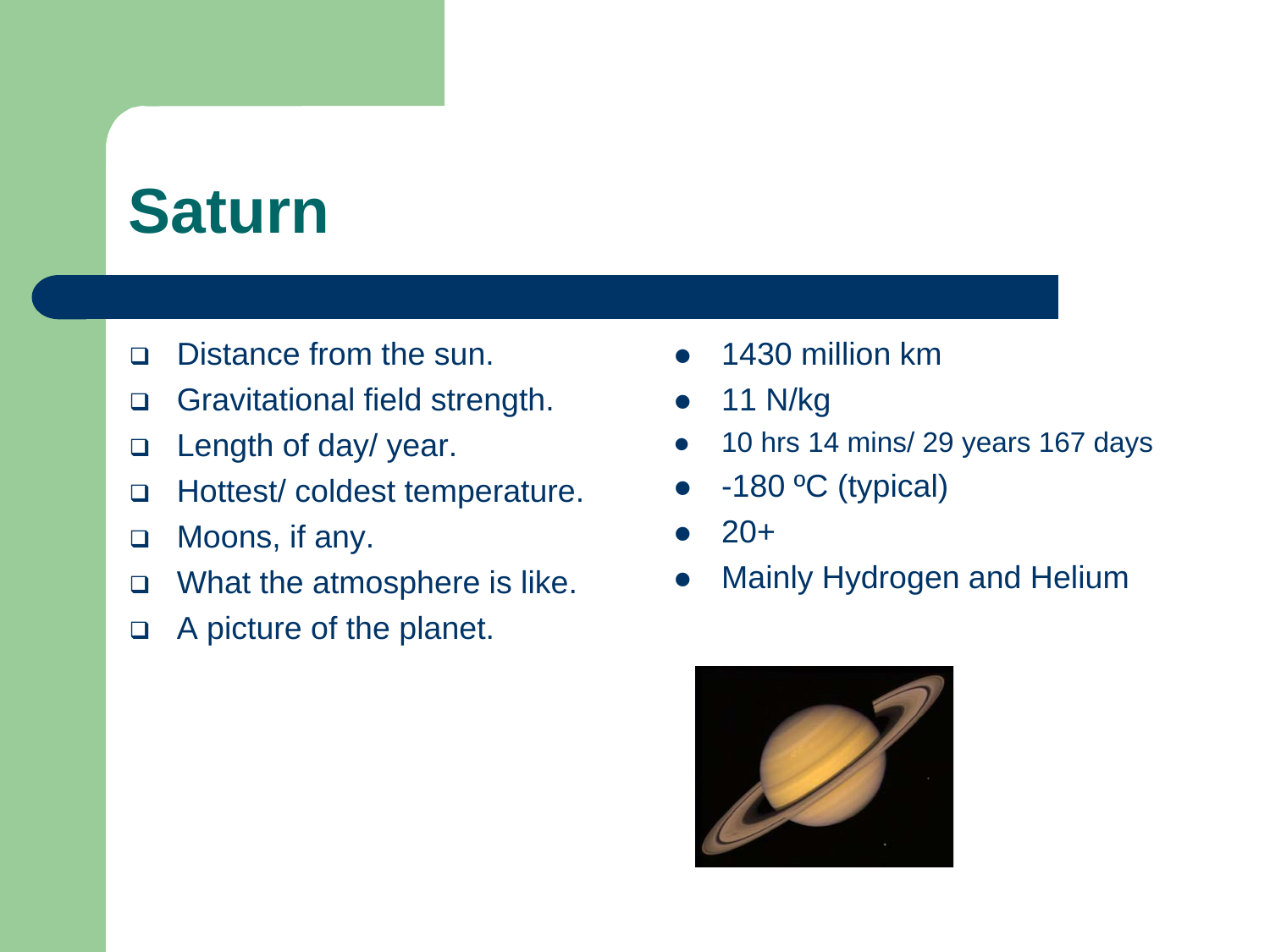### **Uranus**

- Distance from the sun.
- Gravitational field strength.
- Length of day/ year.
- Hottest/ coldest temperature.
- □ Moons, if any.
- □ What the atmosphere is like.
- A picture of the planet.
- 2870 million km
- 11 N/kg
- 17 hrs 18 mins/ 84 years 6 days
- $\bullet$  -210 °C (typical)
- 15
- Mainly Methane

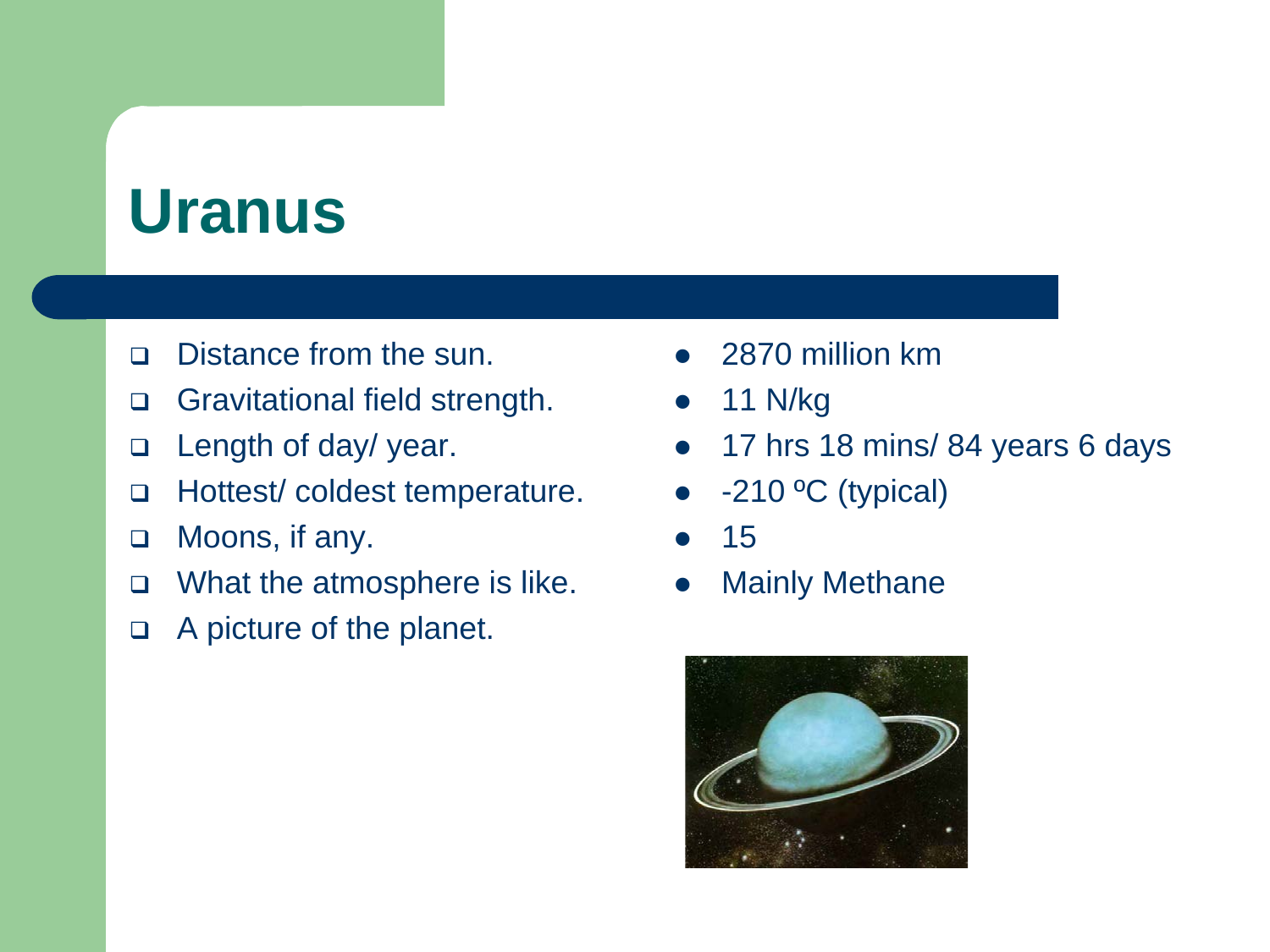# **Neptune**

- Distance from the sun.
- Gravitational field strength.
- Length of day/ year.
- □ Hottest/ coldest temperature.
- □ Moons, if any.
- □ What the atmosphere is like.
- A picture of the planet.
- 4400 million km
- 14 N/kg
- 16 hrs 7 mins/ 164 years 288 days
- -220 ºC (typical)
- 8
- Mainly Hydrogen, Helium and **Methane**